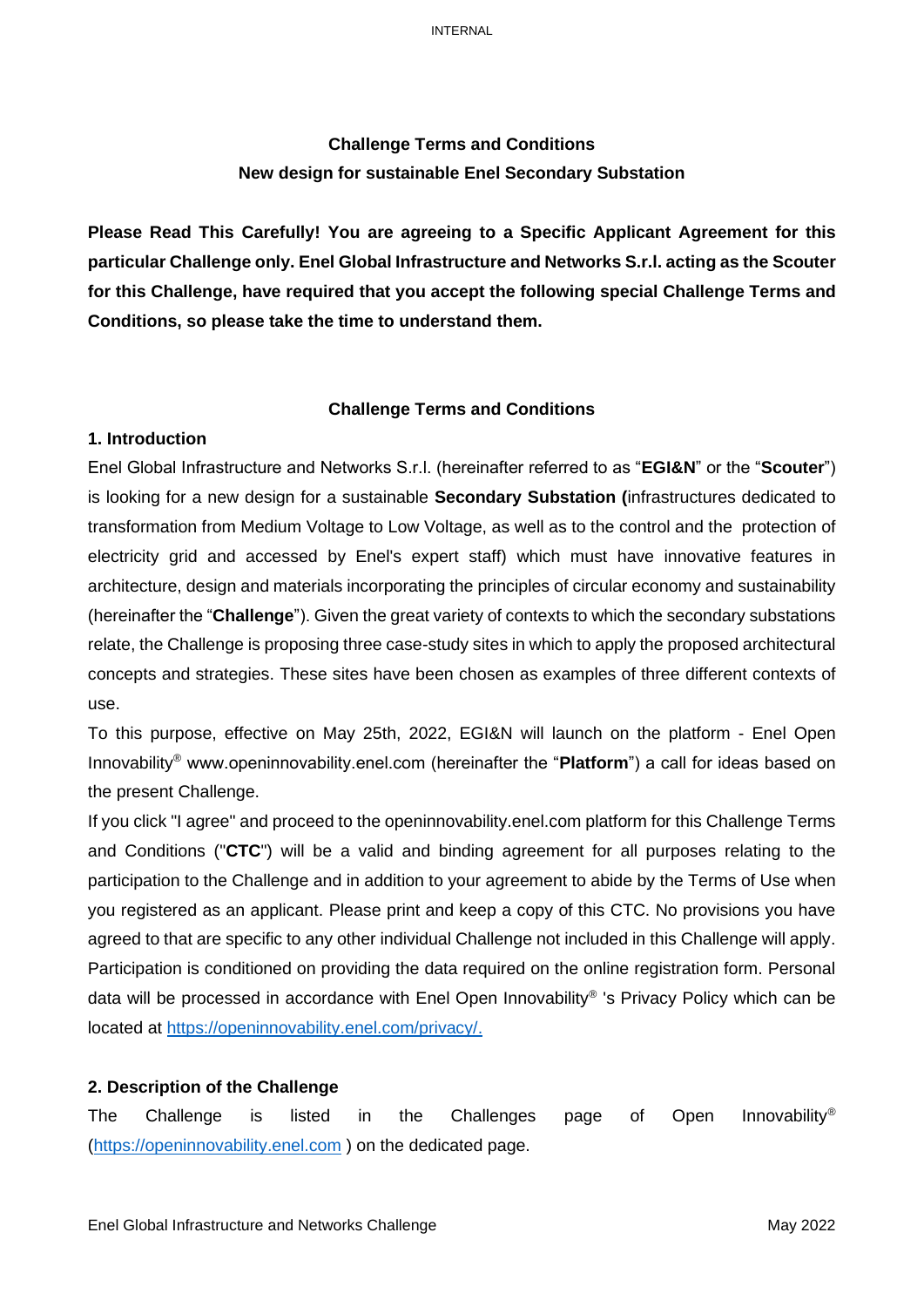# **3. Definition of Submission**

The subject, who takes part to the Challenge (hereinafter the "**Applicant**") shall submit the application through the Platform in relation to the Challenge described in paragraph 2 (the "**Proposal**").

The submitted Proposal must be completed: please refer to paragraph 6 for more details on submission.

### **4. Eligibility of Applicants**

This Challenge is reserved to engineers, architects, designers, startups, scaleups and SMEs, industrials incorporated in any country, acting both as natural and/or legal persons. Please note that:

- (i) the employees of Enel Global Infrastructures & Networks and of the other Companies of the Enel Group; and
- (ii) the individuals who are involved in the organization and management of the Challenge or admitted to the Open Innovability® Portal back office,

as well as the spouses, partners and relatives up to the fourth degree of the individuals listed under (i) and (ii) above are not eligible for participation in this Challenge. It is the Applicant's responsibility to verify with the members of his/her kinship or spouse or partners (or with regard to his/her team members') whether any of them is connected in any way to the Challenge or the Open Innovability® Portal and request (by e-mail to [InfoChallengeEGIN@enel.com\)](mailto:InfoChallengeEGIN@enel.com), if necessary, any additional information to EGI&N to fulfill such obligation.

By applying to the Challenge, the Applicant shall represent and warrant that it is eligible to participate in the Challenge according to the provisions of the present CTC. Moreover, the Applicant shall represent and warrant that:

- 1) all the information contained in the Proposal is true, accurate and complete and it will maintain and update the Applicant's information to keep it true, accurate, current and complete;
- 2) has viewed and accepted the privacy policy of the Platform;
- 3) has not breached any laws in the country of residence regarding the legality of registration and participation in the Challenge;
- 4) in case of natural person, he/she is at least 18 years old;
- 5) in case of representative of a business or other entity, it is authorized to enter into this CTC on behalf of that business or entity;
- 6) to the best of his/her knowledge, is not in a position of conflict of interest with the subject matter of the Challenge and with any component of the evaluation team;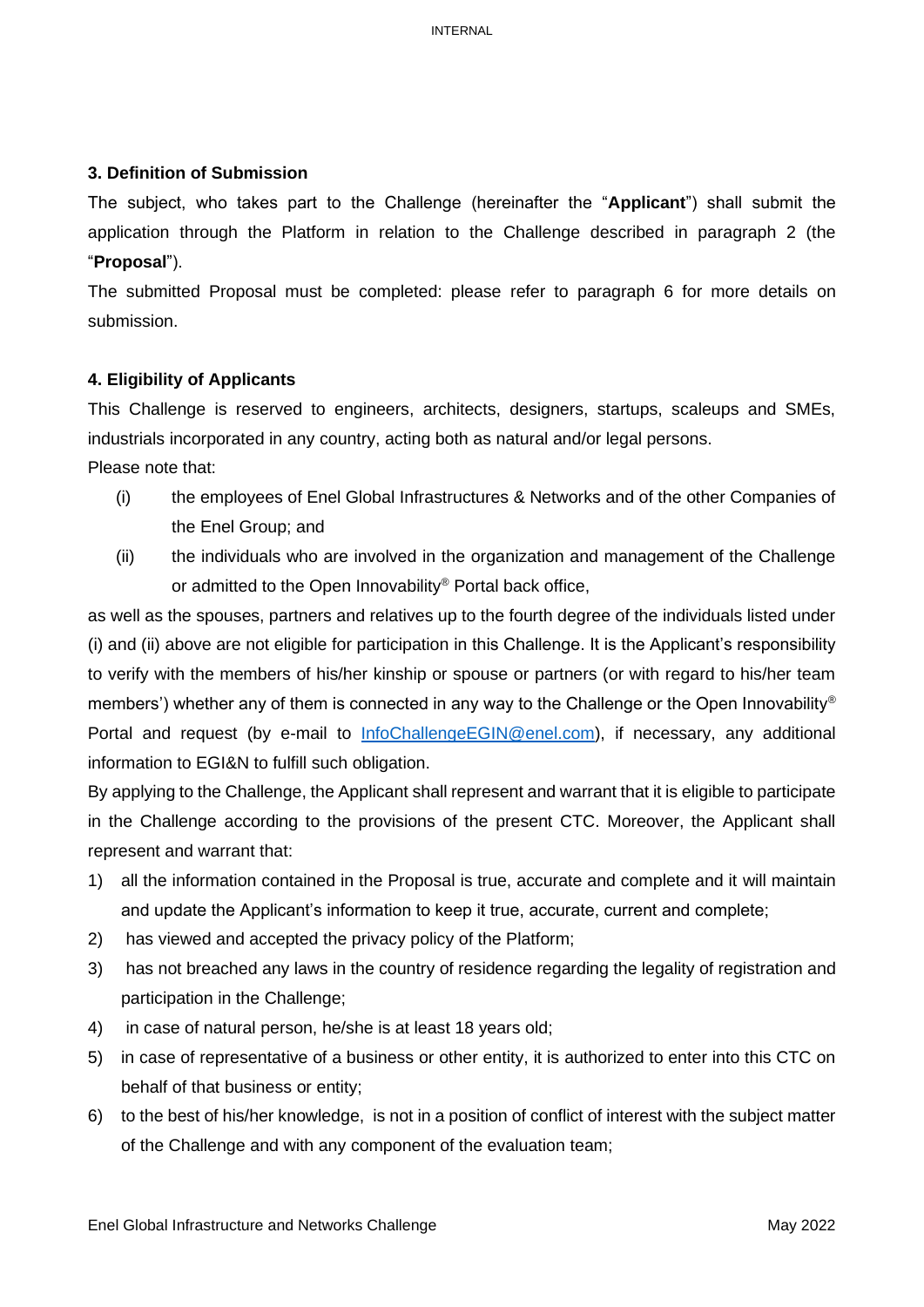- 7) the Proposal does not: (i) violate the rights including, but not limited to, copyrights, trademark rights, patent rights, trade secrets or privacy rights - of any third party; (ii) prominently feature any trademarks or logos;
- 8) it releases and undertakes to hold harmless EGI&N and all the companies of Enel Group from any and all liability or any injury, loss or damage of any kind arising from or in connection with the Challenge and/or the implementation of the activities related to the Challenge.

EGI&N reminds all Applicants that Enel Group has adopted and adheres to the principles set out in Enel's Ethics Code (available at [https://www.enel.com/content/dam/enel](https://www.enel.com/content/dam/enel-com/documenti/investitori/governance/sistema-di-controllo-interno/codice-etico-enel_2021.pdf)[com/documenti/investitori/governance/sistema-di-controllo-interno/codice-etico-enel\\_2021.pdf](https://www.enel.com/content/dam/enel-com/documenti/investitori/governance/sistema-di-controllo-interno/codice-etico-enel_2021.pdf) ), the Zero Tolerance Plan against corruption (available at [https://www.enel.com/content/dam/enel](https://www.enel.com/content/dam/enel-com/documenti/investitori/governance/sistema-di-controllo-interno/piano-tolleranza-zero_2018.pdf)[com/documenti/investitori/governance/sistema-di-controllo-interno/piano-tolleranza-zero\\_2018.pdf](https://www.enel.com/content/dam/enel-com/documenti/investitori/governance/sistema-di-controllo-interno/piano-tolleranza-zero_2018.pdf) ), the Enel's Human Right Policy (available at [https://www.enel.com/content/dam/enel](https://www.enel.com/content/dam/enel-com/documenti/investitori/sostenibilita/diritti-umani/human-rights-policy_december2021.pdf)[com/documenti/investitori/sostenibilita/diritti-umani/human-rights-policy\\_december2021.pdf](https://www.enel.com/content/dam/enel-com/documenti/investitori/sostenibilita/diritti-umani/human-rights-policy_december2021.pdf) ) , the Organizational Model pursuant to Legislative Decree 231/01, as subsequently amended and supplemented, (available at [https://www.enel.com/content/dam/enel](https://www.enel.com/content/dam/enel-com/documenti/investitori/governance/sistema-di-controllo-interno/modello-231.pdf)[com/documenti/investitori/governance/sistema-di-controllo-interno/modello-231.pdf](https://www.enel.com/content/dam/enel-com/documenti/investitori/governance/sistema-di-controllo-interno/modello-231.pdf) ).

The Applicant hereby confirms to refer to the same principles adopted by Enel Group. The Applicant also acknowledges that Enel Group has adopted the Enel Global Compliance Program, which was drafted taking into account the main international conventions against corruption (*i.e.,* Bribery Act; Foreign Corrupt Practice Act *etc.*) and which shall be adopted by all non-Italian subsidiaries of the Enel Group.

EGI&N reserves the right to reject any proposal that does not comply with these Terms and Conditions. If the Challenge is won by an Applicant not meeting the cited requirements, the Applicant will lose the right to the Award.

#### **5. Application**

Proposals will be submitted exclusively online through the Platform.

The Applicants are requested to submit their Proposals in English or Italian. Proposals submitted by any other means or in any other language will not be considered.

The Applicants are further requested to disclose whether they have participated with the same or substantially similar proposal in any other challenge promoted on the Open Innovability® Platform. Proposals shall be submitted in a single stage and shall include the following sections:

1 - A written description (only text, no images or drawings) on A4 vertical document, containing the following content: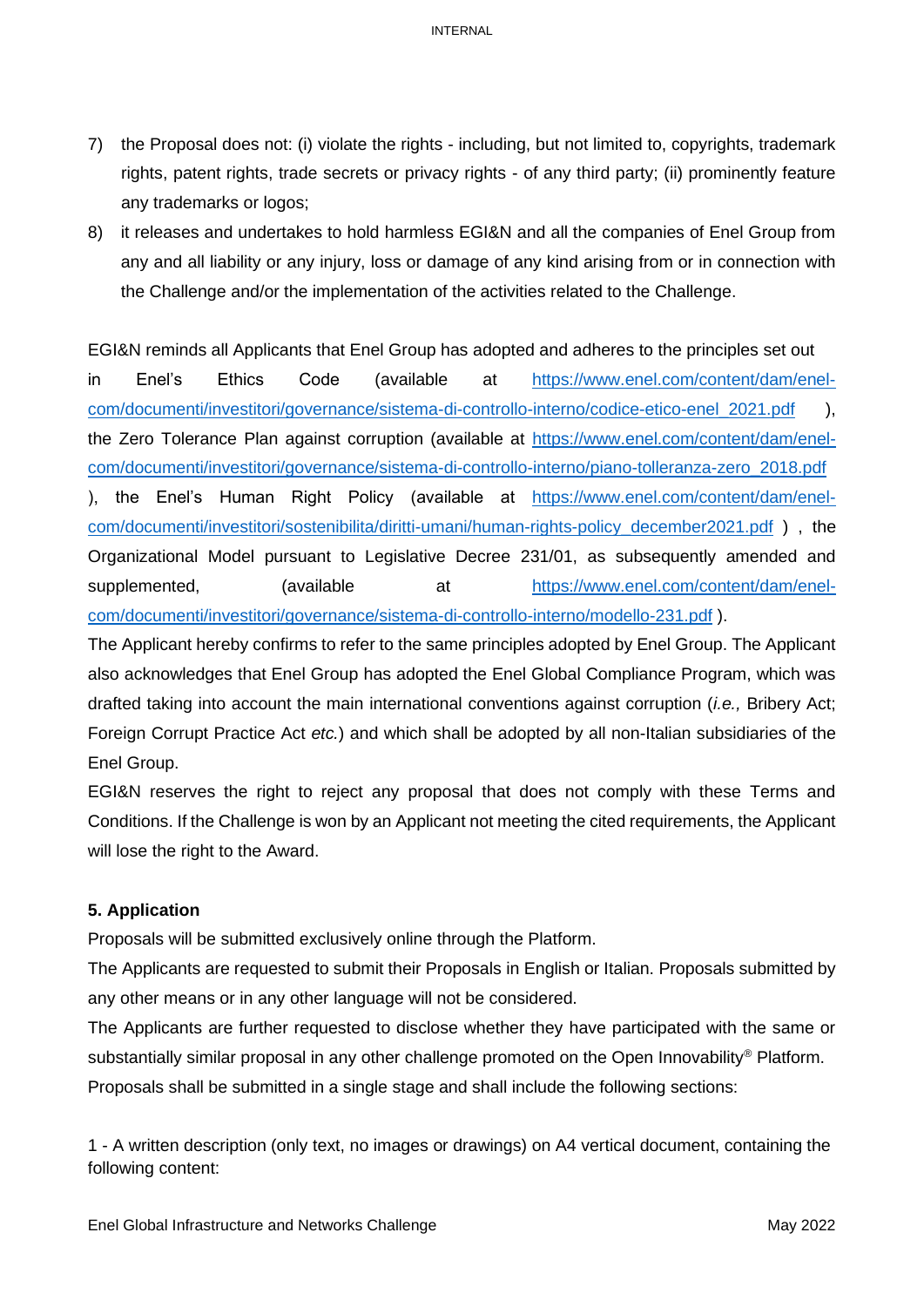1.1 - Description of the design principles and elements of the proposed architectural solution with an explanation of how the Applicant proposes to address the requirements listed of the challenge brief.

1.2 - An overview of the materials and technologies of the design proposal.

1.3 - An overview of the technical and economic feasibility of the design proposal.

1.4 - The compiled ENVISION scoring system table.

1.5 - Description of how the Applicant proposes to address the sustainability requirements. 1.6 - Confirmation of adherence to all the requirements or declaration of the requirement not respected.

2 - For each of the 3 case-study sites:

2.1 - 3D visualizations (rendering) walkthrough of the proposed architectural concept 2.2 -Technical drawings with all maximum dimensions, plans and elevations in dwg and pdf format.

The Applicants are requested to submit their Proposals using the given format that appears in the Platform;

The Applicant is not allowed to post, upload, transmit, distribute, create derivative works or publish on the Platform the following materials:

- illegal, slanderous, defamatory, offensive, fraudulent, pornographic, sexually explicit, threatening material or material violating privacy or the rights of the person, the parties involved or any third party (including other Applicants);
- material which may represent, encourage or provide instructions for a crime or which may violate state, national or international laws;
- material violating the rights of industrial property or intellectual property of any person or entity;
- material copied or inspired by the one published by another Applicant;
- material which may result in any way dangerous for minors;
- promotions, electoral campaigns, advertising or not requested incentives;
- virus, malware or other hazardous files;
- material limiting the use or the fruition by any other Applicant or the participation in the Challenge, or, in addition, material which may expose EGI&N or other companies of the Enel Group to any responsibilities;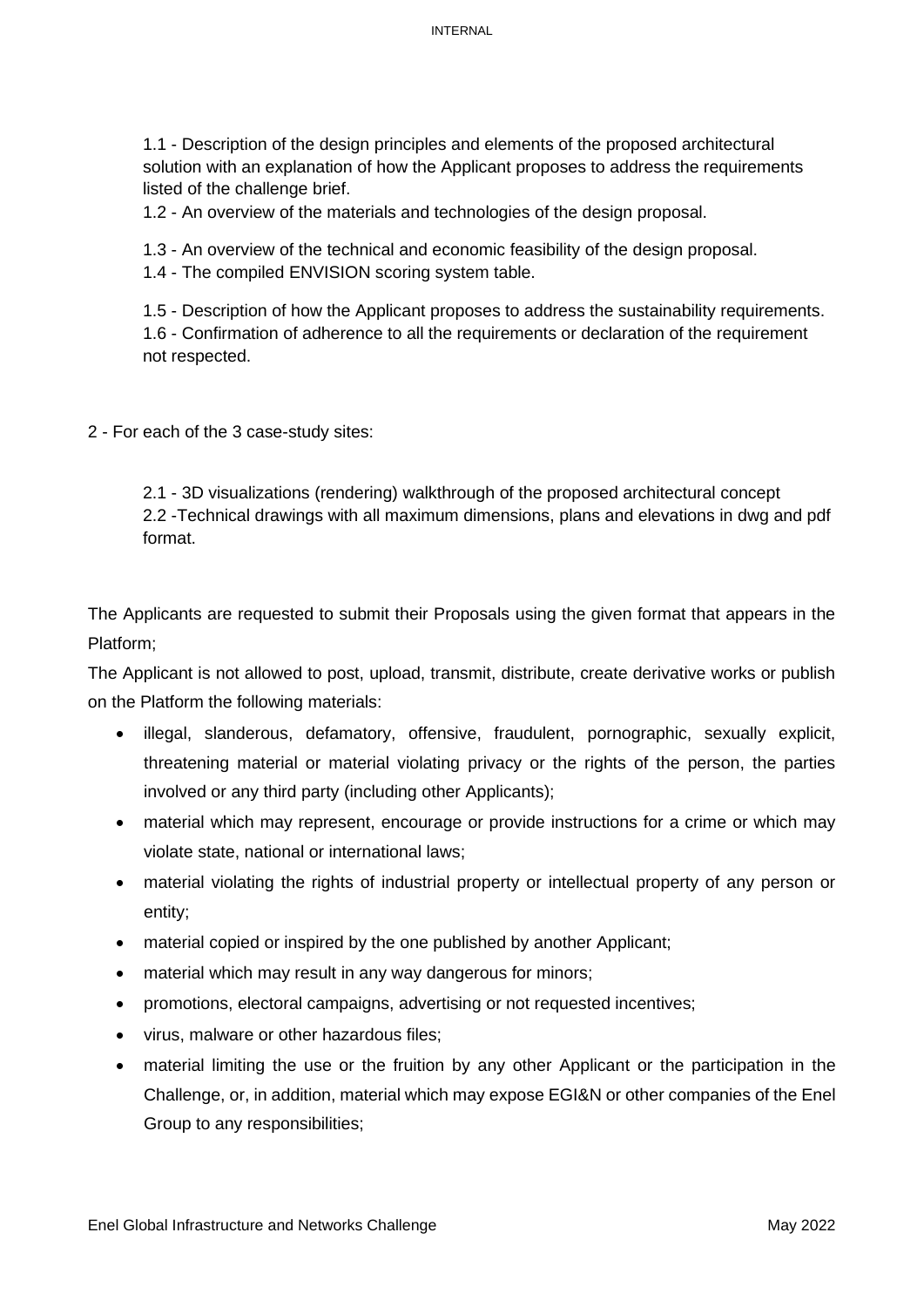• material violating the CTC, any other document and/or guideline published on the Platform and applicable rules.

The Applicant is the sole person responsible for the submitted Proposal.

Applicants are strongly recommended not to wait until the last minute to submit the Proposal. Failure of the Proposal to arrive in time for any reason, including extraordinary and unforeseeable circumstances, will result in rejection of the Proposal.

# **6. Evaluation process and deadlines**

# **A. Submission**

Applicants will submit their Proposals on the Platform from May 25th, 2022, to August 31st, 2022, within 23.59 CET (the "**Date of Expiration**").

EGI&N has the right to extend the closing of this phase and to announce such an extension. Also, EGI&N has the right to withdraw the Challenge at its sole discretion.

Applicants must accept these Challenge Terms and Conditions, the Terms of Use and Privacy policy of the Platform, as well as declare under their own responsibility the absence of conflicts of interest. After a formally valid submission, the Applicants will receive a confirmation by the Platform.

# **B. Evaluation Criteria**

The Proposals for each Challenge will be assessed by EGI&N on the basis of the criteria below:

- 1. Degree of innovation (design research)
- 2. Appearance and communication quality
- 3. Integration into the installation context
- 4. Adoption of circular economy and sustainability principles
- 5. Technical and normative compliance
- 6. Replicability and modularity
- 7. Economic and realization feasibility

It is understood that, in any case, the evaluation and any decision to proceed further with any Applicant is at complete discretion of EGI&N.

# **C. Evaluation Process**

The evaluation team that will evaluate the Proposals will include representatives of EGI&N and a number of high-level personalities from universities and institutions in the design and architecture field.

The evaluation team will evaluate each Proposal, getting in touch with the Applicant if additional information is needed. While performing such evaluation, the evaluation team must use its best efforts to avoid any conflict of interest.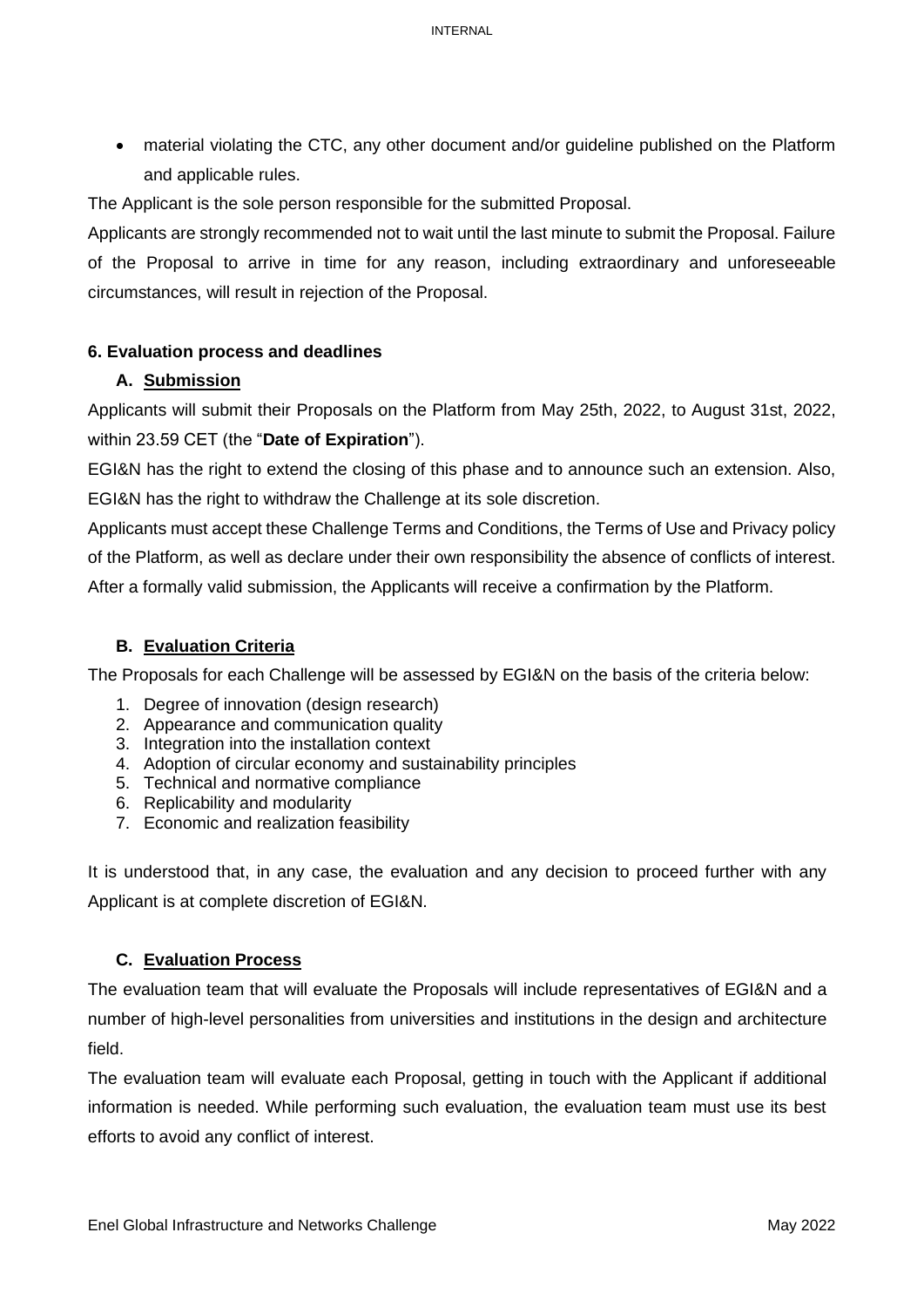Following this preliminary evaluation, the Proposal(s) that meet the requirements of the Challenge will be further evaluated by EGI&N and/or other business lines within Enel Group through a second analysis based on technical parameters, economic and business impact.

At the end of the assessment, the Applicant will receive a feedback.

# **7. Award and Payment**

EGI&N will recognize:

- to the Applicant selected as winner of the Challenge (the "Winning Applicant") an amount of 30.000 euros (the "**Winner Award**").
- to the Applicants who might be selected for the conclusion of the option agreement(s) described under Article 9(a) (the "**Selected Applicants**") an amount of 7.000 euros (the "**Optional Award**", and together with the Winner Award, the "**Awards**").

In addition to the payment of the Awards, the Scouter reserves the right, at its complete discretion, to entrust the Winning Applicant with the artistic direction and executive design of one or more specific secondary substations. The Scouter has absolute and sole discretion over the awarding of prizes and the exercise of the right of entering into the option agreement(s). The Scouter reserves the right to close the challenge without awarding any prizes.

Unless explicitly differently indicated, all Awards are expressed and awarded in Euros.

The Applicant shall arrange and send to EGI&N, all documents required to receive the Awards, in particular:

- all the textual documents in .pdf and editable format (.doc or similar);
- all the technical drawings in .pdf and editable format (.dwg or similar);
- all the rendering in .pdf and editable format.

EGI&N will pay the Awards via bank transfer within 90 (ninety) days end-of-month from the winner announcement date or from the date of notification:

- to the Winning Applicant;
- and/or to the Selected Applicants (together with the Winning Applicant, the "**Awarded Applicants**").

The payment term is not essential and is subject to the receipt of all the documentation required by EGI&N or other companies of the Enel Group from the Applicant.

Before the payment of the Awards, the Awarded Applicant pledge henceforth to subscribe a private treaty with EGI&N or the other Enel Group companies that will be indicated, for the permanent transfer of the economic exploitation right related to the Proposal. The Applicant agrees that the Payment of the Awards will be conditional on the conclusion of the abovementioned agreement.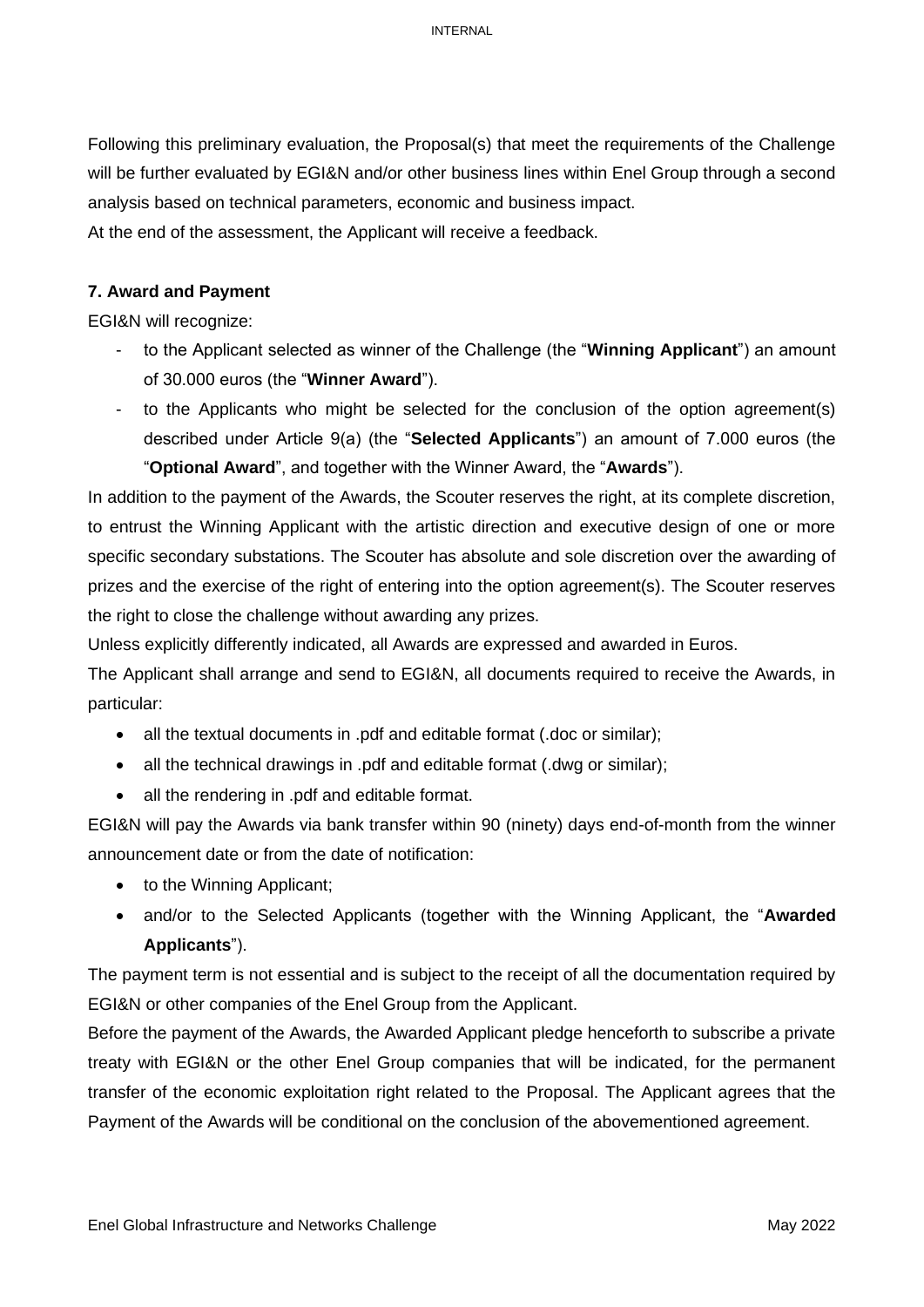The Awarded Applicants also pledge to collaborate with EGI&N and/or the other companies of Enel Group, if necessary, upon their request for the further development of the Proposals, with at least one revision. The Awarded Applicants also pledge to provide the materials used for their development (including, but not limited to, blueprint, technical drawing, CAD files, etc.).

The payment of the Awards to the Awarded Applicants by EGI&N is conditioned to the positive assessment of the internal control procedures on Enel Group counterparts.

#### **8.Taxation**

Applicant understands and acknowledges that the Awards represent a complete payment, net of any local taxes that EGI&N may be required to withhold, and that they are not entitled to any other compensation of any kind.

If local law does not require withholding of taxes, all taxes on Awards shall be of the Applicant's sole responsibility.

#### **9. EGI&N rights on the Proposals, Intellectual Property rights and Confidentiality**

9.1 Intellectual Property rights

At the time the Applicant sends any Proposal, in whole or in part, to Open Innovability® , and whether or not the Applicant's Proposal is selected by the Scouter, the Proposal and associated materials (if any) will not be returned.

Scouter, its affiliates, licensees, successors and assignees are in no way obligated to use or continue to use the Applicant's Proposal (and have no obligation towards the Applicant or any other person or entity after the Applicant's Proposal is received).

Applicant recognizes that other persons, including other Applicants, may have provided Scouter or others, or made public, or may in the future submit, or make public, materials that are the same or similar to the Applicant's Proposal. The Applicant acknowledges and agree that the Scouter shall have the right to use such same or similar materials, and that the Applicant will not be entitled to any compensation arising from the Scouter's use of such materials. By submitting a Proposal, Applicant understands, recognizes, and accepts that the Scouter has access to, may create or has created materials and ideas which may be similar or identical to the Proposal in concept, theme, idea, format or other respects.

Any moral right in relation to the submitted Proposals remains property of the submitting Applicant. When a Proposal is submitted, the Applicant declares and guarantees under its own exclusive responsibility to be the author and the owner of the Proposal and not to have committed any violation of intellectual property rights of third parties.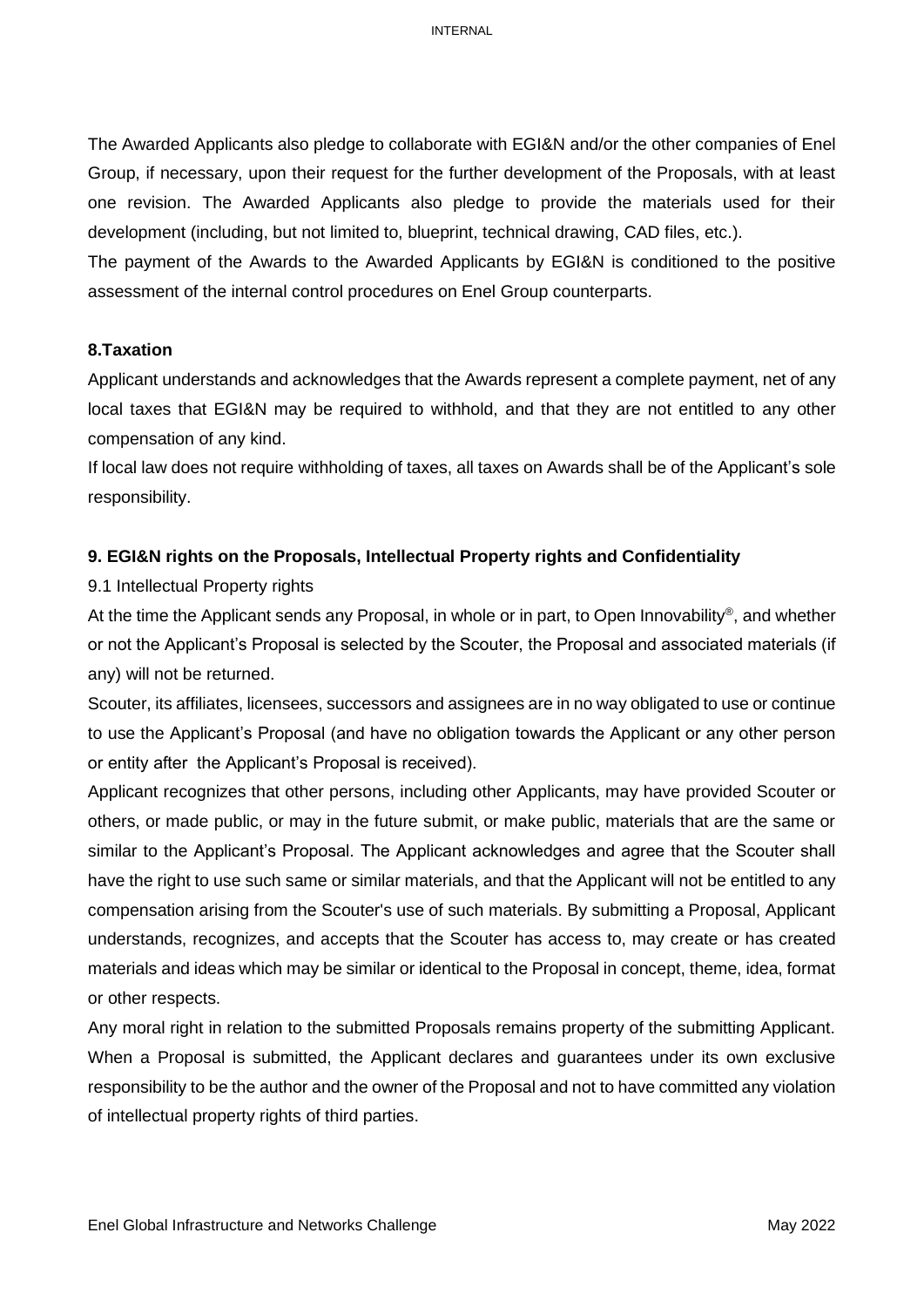The Applicants grant the following rights:

**a) For all Proposals:** according to Article 1331 of the Italian Civil Code, the Applicants grant to EGI&N on an exclusive basis, a period of 6 (six) months after the Date of Expiration of the Challenge to decide whether or not to acquire all rights deriving from the Proposals submitted and uploaded on the Platform. EGI&N's rights stemming from this option agreement will not have any territory limitation.

During this term of 6 (six) months after the Date of Expiration of the Challenge, the Applicant undertakes not to:

- grant to any third party any rights on the Proposals submitted;
- reveal to any third party any information that relates to Proposals IP or do anything else likely to impair any of the Proposal IP;
- use, propose or submit to third parties the Proposals submitted in the framework of the present Challenge.

During this term of six months after the Date of Expiration of the Challenge, EGI&N will have only the right to test and study the Proposals for evaluation purposes at internal level and will not – in any way – disclose any content of the same Proposal to any third parties that are not part of the Enel Group, thus protecting the Applicants right from any undue disclosure of the Proposal. If, within this term of 6 (six) months after the Date of Expiration of the Challenge, the Scouter select some Proposals, each Selected Applicant shall oblige to sign a separate written agreement with the Scouter for the transfer of the ownership of the Proposal and of the related intellectual property rights (included the economic exploitation rights), except for moral rights that remain property of the Selected Applicant ("**IPRs Option Agreement**").

The IPRs Option Agreement must be digitally signed by both Parties.

The signature of the IPRs Option Agreement by the Scouter will be conditioned to the positive assessment of the Applicants to the internal control procedures on Enel Group counterparts.

The Scouter will pay the Awards to the Selected Applicants only after the signature of the IPRs Option Agreement by both Parties

Such IPRs Option Agreement will provide for the payment by the purchaser in favor of the Applicant of an amount of 7.000 euros for the Proposals.

After 6 (six) months following the Date of Expiration of the Challenge, if the Scouter has not entered into the above-mentioned option agreement, the Applicants will be free to use the submitted Proposals.

**b) For the sole Proposals and respective concepts winning the Challenge**: the Winning Applicant undertake to irrevocably assign to the Scouter – upon payment of the Winner Award – the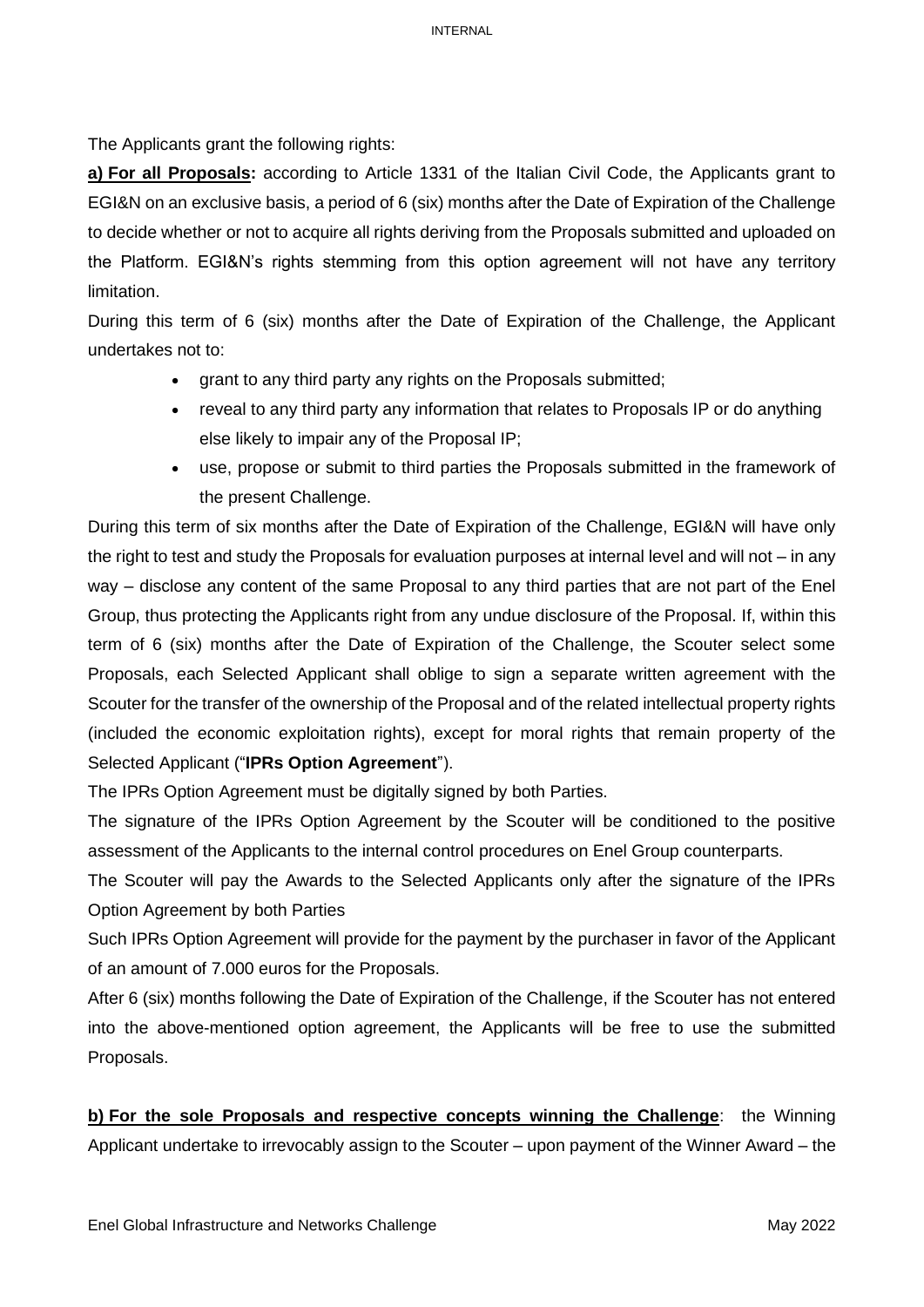ownership and any and all intellectual property rights over the Proposal submitted by the same (the "**Winning Proposal**"), except for moral rights, including by way of example the right to commercial exploit, publish, reproduce, exhibit, execute, distribute, adapt, revision, modify, translate the selected Proposals and make any deriving projects and otherwise use the Winning Proposal, as well as the right to file any registration/ application for intellectual property rights protection on the Proposals and/or on the projects deriving from the transformation/revision/modification of the Proposals themselves.

The Winning Applicant is obliged to sign a separate written agreement ("**IPRs Agreement**") with the Scouter for the permanent transfer of ownership and any and all intellectual property rights, included the economic exploitation rights, related to the Winning Proposal.

The IPRs Agreement must be digitally signed by both Parties.

The signature of the IPRs Agreement by the Scouter will be conditioned to the positive assessment of the Applicants to the internal control procedures on Enel Group counterparts.

The Scouter will pay the Winner Award to the Winning Applicant only after the signature of the IPRs Agreement by both Parties. The Winning Applicants and the Selected Applicants pledge to provide the materials used for the development of their Proposals (including, but not limited to, blueprint, technical drawing, CAD files, etc.).

The Scouter, at its own discretion and where it is possible, will use the names of the authors of the Proposals for communication purposes and in case of production of products deriving from the Proposals developed in the framework of the Challenge.

#### 9.2 Confidentiality

The Applicants undertake to treat as confidential any information that the Scouter and any other companies of Enel Group will disclose and exchange within this Challenge.

By submitting a Proposal, the Applicants undertake to mark any confidential information as "strictly confidential". The Scouter and any other companies of Enel Group undertake to treat as confidential any information marked as "strictly confidential" by the Applicant and to not disclose them to third parties. For the purposes of this Challenge, Enel Group companies are not considered as third parties.

Each confidentiality obligations set in this CTC shall survive after the termination of this Challenge.

# **10. Changes to CTC**

By submitting the Proposal, the Applicant acknowledges that EGI&N may vary these CTC at any time at its sole discretion. This includes changes to dates for deadlines and events, locations or specifications of the Challenge.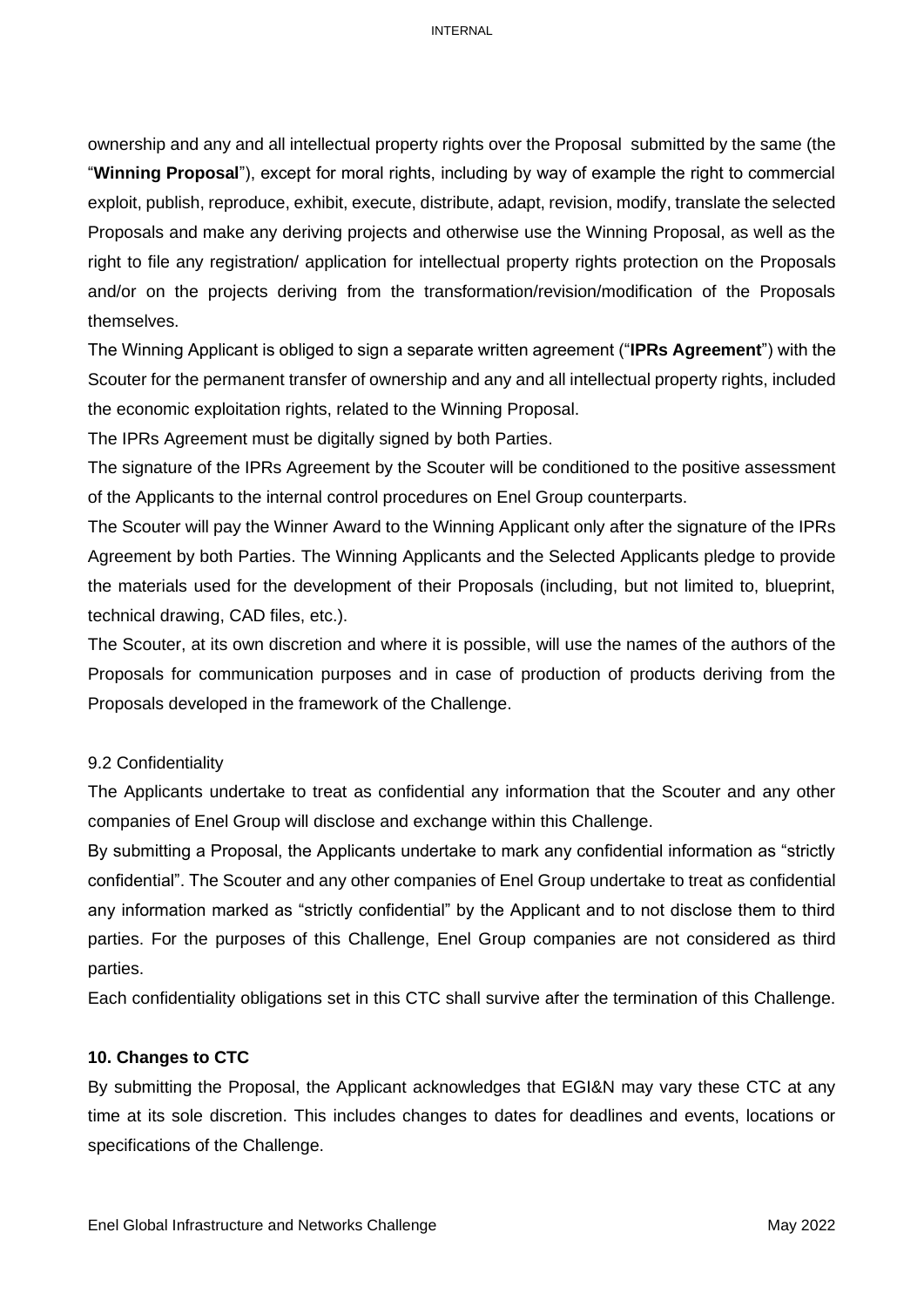Any changes to these CTC will be posted on the Platform.

Applicants should regularly visit the Platform to check if any update of the CTC has been posted. No changes can be retroactive, giving the same rights to the Applicants yet registered to the Platform.

# **11. Conflicts**

In the case of any conflict between the present CTC and the Terms of Use of the Platform this CTC will prevail.

If a virus, bug, internet bot, catastrophic event, or any other unforeseen or unexpected event that cannot be reasonably anticipated or controlled (also referred to as force majeure) affects the fairness and/or integrity of this Challenge, EGI&N reserves the right to cancel, change, suspend this Challenge.

If someone cheats or misbehaves, EGI&N reserves the right to exclude at its sole discretion such applicant from the Challenge.

If any Applicant attempts to compromise the integrity or the legitimate operation of this Challenge or if EGI&N has reason to believe that an Applicant have compromised the integrity or the legitimate operation of this Challenge by cheating, hacking, creating an internet bot or other automated program, or by committing fraud in any way, EGI&N and or other companies of the Enel Group may seek damages to the fullest extent permitted by law. Further, EGI&N may disqualify and ban any unfair Applicant from this and any future OpenInnovability.com challenges.

The Challenge may be canceled also if: (i) no Proposals are received; (ii) the Scouter does not identify any Winning Proposal; or (iii) the Winning Applicant must be excluded, and no other Applicant can be selected as a winner in his place.

# **12. Cost**

Any eventual cost relevant to the participation to the Challenge shall be exclusively supported by the Applicants.

# **13. Limitation of liability**

In addition to any other limitation of liability contained in these CTC, EGI&N and the other companies of Enel Group are not liable for possible deficiencies of the Platform.

Please note that EGI&N and the other companies of Enel Group are not responsible for problems regarding computers, networks or any other reasons that may lead to lost, damaged and/or late entries.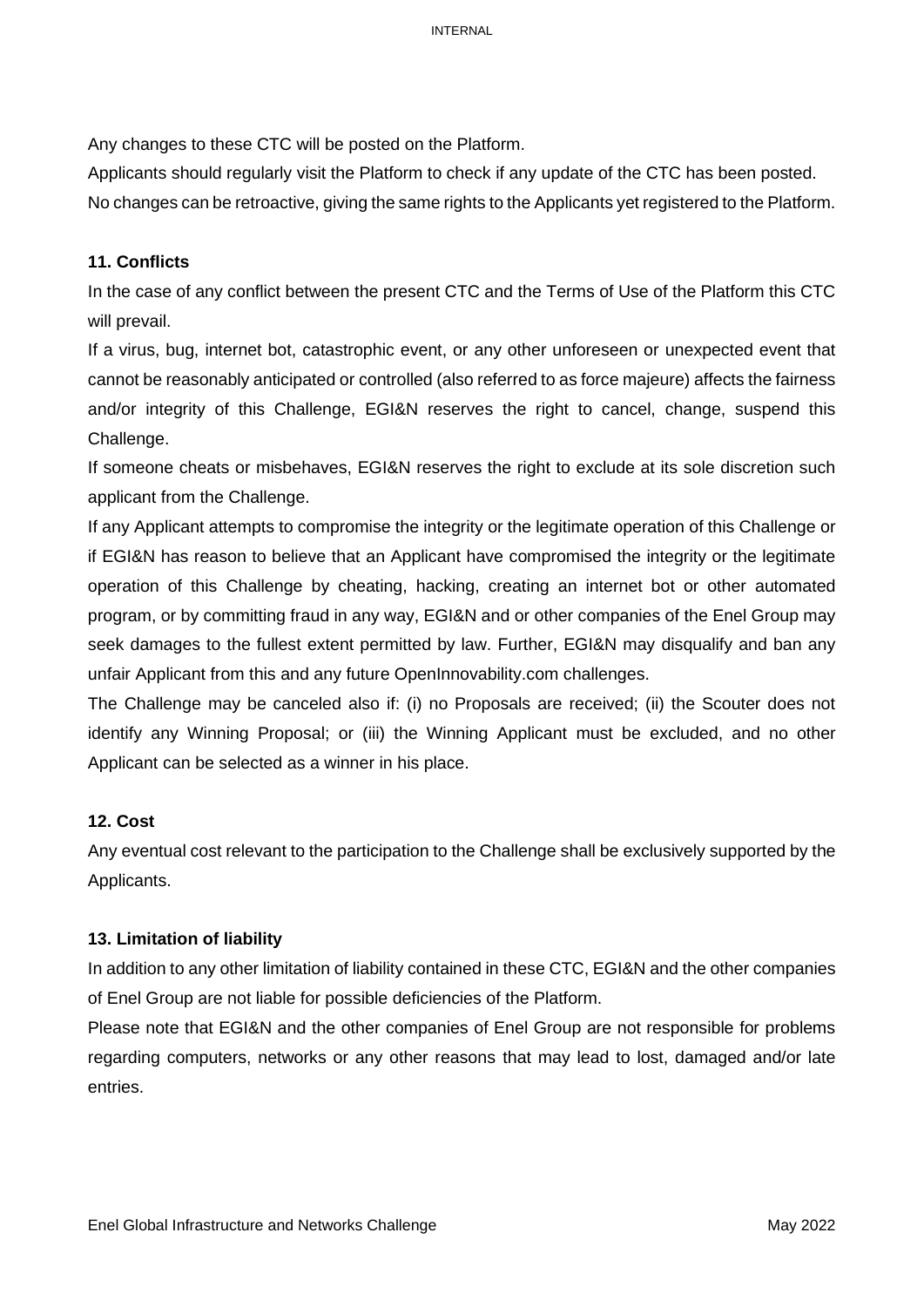### **14. Governing law and jurisdiction**

The Challenge is ruled by Italian law. Any disputes related to the Challenge shall be exclusively set by the Court of Rome.

### **15. Declaration of honour**

By submitting the Proposal, the Applicant confirms that he has read and understood the "Declaration of Honour" on exclusion criteria and absence of conflict of interests attached in Annex 1 to the present CTC.

### **ANNEX 1**

### **Declaration of Honour**

I undertake to inform EGI&N , immediately, if after the date of submission till the end of the evaluation process, any of the exclusion of conflict of interest causes will arise.

Declaration of honour on exclusion criteria and absence of conflict of interest.

It is declared that the Applicant is not in one of the following situations:

- i. it is bankrupt or being wound up, is having its affairs administered by the courts, has entered into an arrangement with creditors, has suspended business activities, is the subject of proceedings concerning those matters, or is in any analogous situation arising from a similar procedure provided for in national legislation or regulations;
- ii. it, or persons having powers of representation, decision making or control over it, have been convicted of an offence concerning their professional conduct by a judgment which has the force of *res judicata*;
- iii. it has been found guilty of serious professional misconduct proven by any relevant competent court or public authority;
- iv. it is not in compliance with its obligations relating to the payment of social security contributions or the payment of taxes in accordance with the legal provisions of the country in which it is established or with those of the country of the contracting authority or those of the country where the contract is to be performed;
- v. it, or persons having powers of representation, decision making or control over it, have been the subject of a judgment which has the force of *res judicata* for fraud, corruption, involvement in a criminal organization or any other illegal activity;
- vi. it is subject to a conflict of interest;